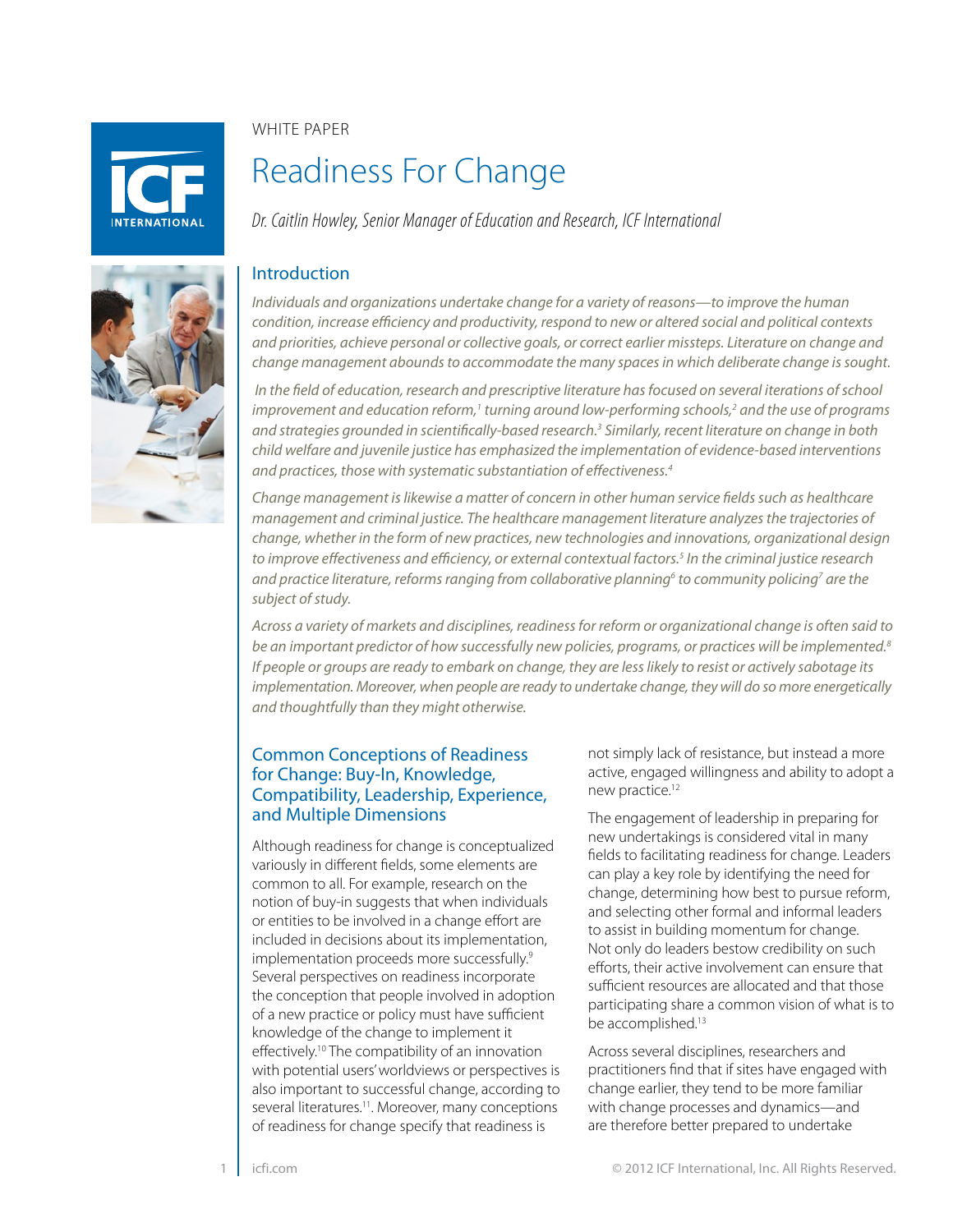

new change efforts.14 Similarly, the ability to plan for change and coordinate among various participants is also important to the ultimate effectiveness of new endeavors.15

Another commonality is that most operationalizations are multidimensional, composed of several factors thought to contribute to readiness for change.16 For example, one instrument assessing readiness for change includes subscales measuring motivational factors, availability of needed resources, staff attributes, and organizational climate.17 The ways in which change readiness is conceptualized reflect a growing consensus that change is a complex process informed by a variety of social and contextual dynamics.

## Readiness for Change: Individual, Collective, or Both?

The level at which researchers conceptualize readiness for change varies. Some view readiness as an individual psychological state, wherein individuals interact with potential change, develop a stance toward it, and then act accordingly.<sup>18</sup> Components of individual readiness might involve self-efficacy, the perception that one will be able to undertake change successfully,<sup>19</sup> or fear of the consequences of change.20

Other research suggests that if individual work roles are unclear or in conflict with other organizational priorities, participants in change will be less able to undertake reform successfully because they are unclear about their job requirements or are constrained by inconsistent or competing organizational procedures.<sup>21</sup> Similarly, when staff experience role overload when work expectations are too many or exceed an individual's capacity—they will lack the time and energy required for effective change.<sup>22</sup>

For some observers, readiness for change is an organizational, structural, or collective characteristic. Organizational conceptualizations focus, for instance, on program coherence,<sup>23</sup> availability of resources to support change,<sup>24</sup> effective group decision-making processes,<sup>25</sup> collective pressure for change,<sup>26</sup> or organizational climate.27 The way in which information about change is communicated across an organization may also influence readiness; poor communication about change may, in fact, inhibit readiness.<sup>28</sup>

Still other perspectives approach readiness for change as both an individual and organizational or collective notion.29 Some such conceptualizations additionally focus on the relational or networking aspects of change<sup>30</sup> or the influence of social relationships external to the change environment.<sup>31</sup>

Despite the wide and intuitive appeal of readiness, there is limited rigorous evidence of its association with successful implementations or analyses of the predictive validity of readiness measures. The evidence base tends instead to include case studies, small samples, program evaluations, and instrument development.32 On the other hand, only a very few studies suggest that readiness is irrelevant to the eventual success of change efforts.33 As the literature on readiness for change continues to grow, additional investigations will further establish, or refine, the empirical grounds for attending to readiness when undertaking change and ensuring that it is assessed for evaluation purposes.

# Selected Models of Change and Associated Views of Readiness for Change

Several conceptualizations of readiness for change inhere in models that attempt to describe or explain change itself. The following models represent a variety of perspectives, disciplinary foci, levels of development and specificity, and renown. Despite their differences, all represent attempts to understand the human components of change.

### *The Transtheoretical Model*

According to one model of individual and organizational change, change is more likely to occur when forces in favor of change are greater than those opposed to it.<sup>34</sup> The "transtheoretical" model originated in the psychotherapy literature as a way to conceptualize individuals' willingness to undertake the change associated with therapy. But the model has been adapted to elucidate organizational change by researchers in child welfare, health, and mental health.<sup>35</sup>

*As the literature on readiness for change continues to grow, additional investigations will further establish, or refine, the empirical grounds for attending to readiness when undertaking change and ensuring that it is assessed for evaluation purposes.*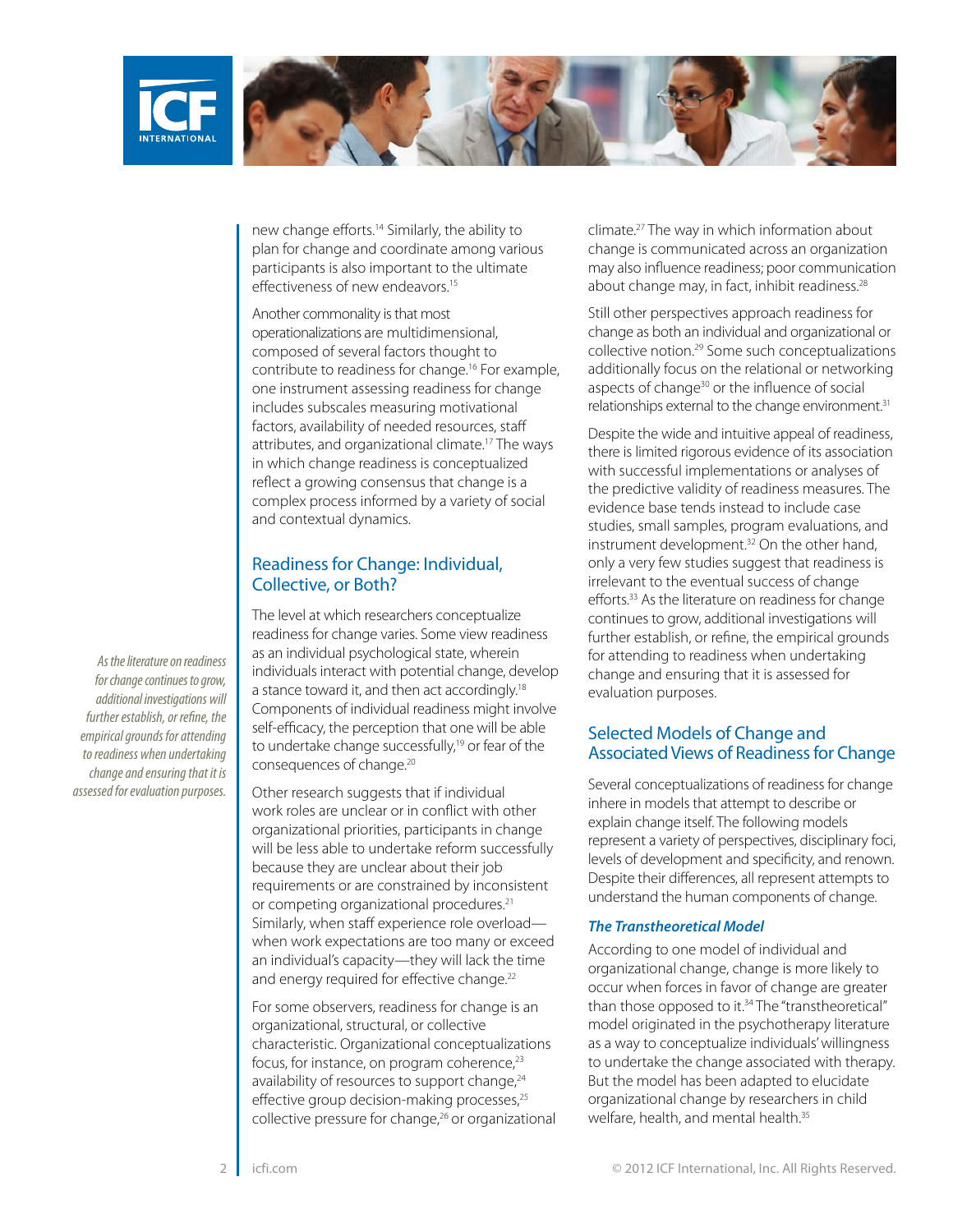

To help stakeholders ready for change, the transtheoretical perspective suggests that change agents remove barriers to change and increase motivators, elements that may be structural or psychological. In addition, the model attends to the role of ambivalence toward change, noting that periods of readiness may be followed by periods of resistance or disengagement. Readiness for change in this perspective does not inhere in individuals but rather in the interaction between individuals and their organizations and other relevant contexts.

The model suggests that change is a process taking place over the course of six stages.<sup>36</sup> In the *precontemplation* stage, individuals do not intend to make change in the foreseeable future. There is no desire or interest in undertaking change. In the *contemplation stage,* people intend to undertake change within six months. During this stage, individuals consider the benefits and disadvantages of change and may decide to pursue change or not. In the *preparation stage,* people plan to undertake change in the immediate future. They have considered the rationale, processes, and anticipated outcomes of change and made a definite decision to engage in change. Throughout the *action* stage, people make specific behavioral changes and actively pursue change. At the *maintenance* stage, individuals strive to avoid resuming old behaviors. Internalization and institutionalization of change occurs. Finally, at the *termination* stage, people no longer worry about resuming old behaviors as the new behaviors have become habit.

Despite the wide application of the transtheoretical model, there is little empirical substantiation of its effectiveness in producing change.37 Smoking cessation, pregnancy prevention, and sexually transmitted disease prevention programs based on the model do not appear to produce significantly better results than programs not grounded in the transtheoretical approach. Advocates of the model, on the other hand, argue that such analyses are underpowered or that programs tested fail to incorporate elements from the entire model<sup>38</sup>

Readiness to undertake change in this model is characterized by the preparation stage, at which point individuals have considered their options and made a decision to move forward with change.

### *Concerns Based Adoption Model*

The Concerns Based Adoption Model (CBAM) originated in the field of education to help change agents assist districts, schools, and educators modify their practices.<sup>39</sup> CBAM is a conceptual framework that describes and predicts potential teacher concerns and behaviors throughout the school change process.<sup>40</sup>

The model is based on a number of assumptions about how change occurs. First, CBAM developers suggest that change is a process rather than an event and therefore requires time to become institutionalized. Second, the model privileges individuals over other entities involved in change, that is, CBAM assumes change is implemented by individuals and organizations will not change unless individuals change first. Relatedly, the model suggests that change is a personal experience; although it posits that people progress through stages as they undertake change, individuals will experience the effort in unique ways. Finally, CBAM assumes that change is a developmental process of growth. As people undertake change, their feelings and attitudes will grow according to the model's Stages of Concern.

Three diagnostic dimensions of CBAM reflecting the model's theoretical basis and assumptions may be used to assess readiness and engagement with change as well as to monitor progress throughout the change process:

- **Stages of Concern:** Seven different stages of feelings and perceptions that educators experience when they are implementing a new program or practice
- **Levels of Use:** Eight behavioral profiles that describe a different set of actions and behaviors educators engage in as they become more familiar with and more skilled in using an innovation or adopting a change
- **Innovation Configurations: Different ways** an innovation may be implemented, shown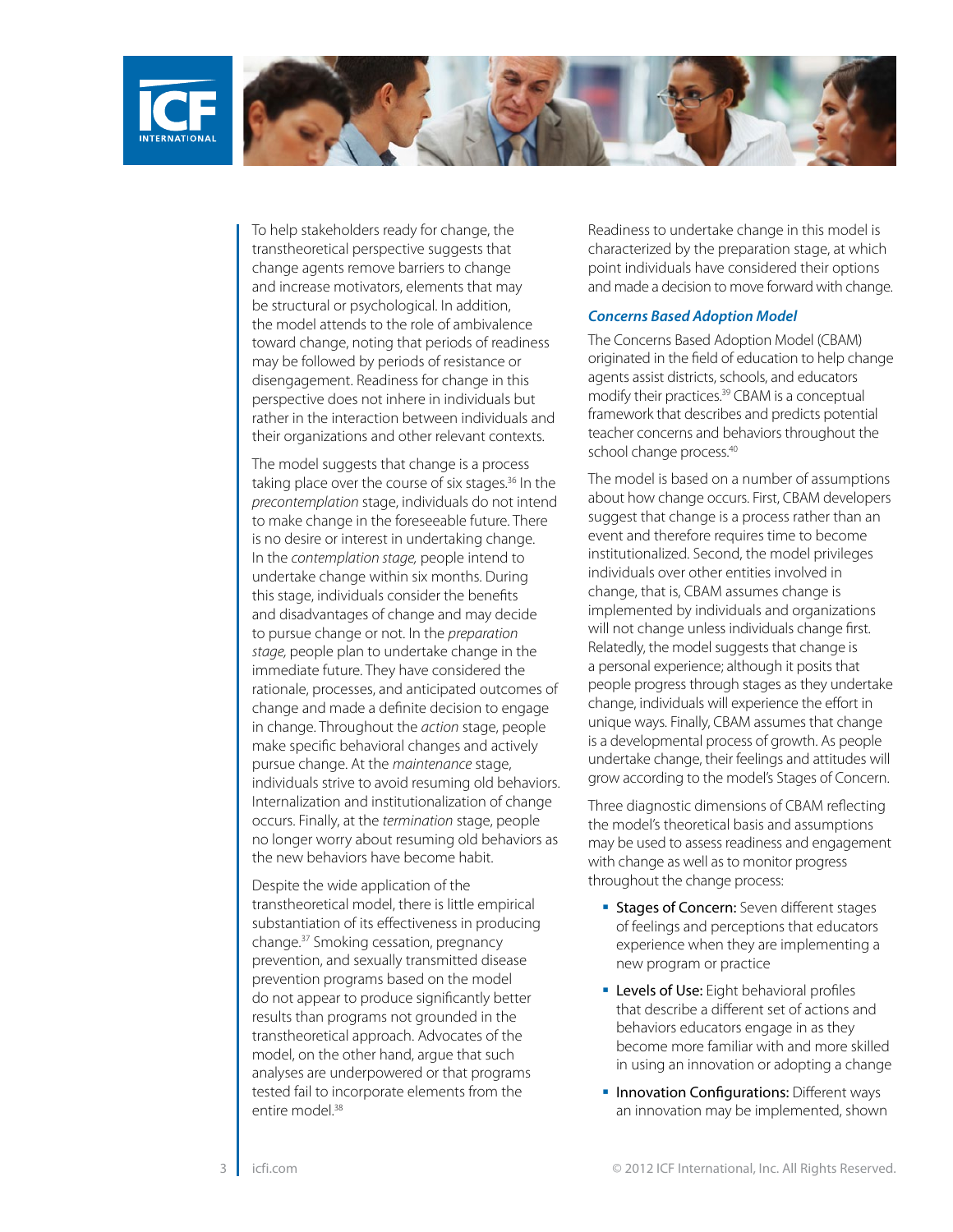

along a continuum from ideal implementation or practice to least desirable practice

The Stages of Concern are as follows.

- **Awareness:** Teachers have little concern or involvement with the innovation or change.
- **Informational:** Teachers have a general interest in the innovation and would like to know more about it.
- **Personal:** Teachers want to learn about the personal ramifications of the innovation. They question how the innovation will affect them.
- Management: Teachers learn the processes and tasks of the innovation. They focus on information and resources.
- **Consequence:** Teachers focus on the innovation's impact on students.
- **Collaboration:** Teachers cooperate with other teachers in implementing the innovation.
- Refocusing: Teachers consider the benefits of the innovation and think of additional alternatives that might work even better.

Stages of Concern may be compared with Levels of Use, which are below.

- **Nonuse:** The (potential) user has little or no knowledge of the innovation and no involvement with it and is not taking any steps to become involved.
- **Orientation:** The user has recently acquired or is acquiring information about the innovation or has recently investigated or is investigating its value orientation and its requirements for use.
- Preparation: The user is preparing for first use of the innovation.
- Mechanical Use: The user focuses most effort on the short-term use of the innovation with little time for reflection. Changes in use tend to be made to reflect user needs rather than client needs. The user makes stepwise attempts to master the tasks required to use the innovation, often resulting in disjointed and superficial use.
- Routine Use: Use of the innovation is stabilized. Few if any changes are made in ongoing use. Little preparation or thought is given to improving innovation use or its consequences.
- **Refinement:** The user varies innovation use to increase the impact on clients within immediate sphere of influence. Variations are based on knowledge of both short- and long-term consequences for clients.
- **Integration:** The user combines her/his own efforts to use the innovation with related activities of colleagues to achieve a collective impact on clients in their common sphere of influence.
- **Renewal:** The user re-evaluates the quality of use of the innovation, seeks major modifications of or alternatives to the innovations to achieve increased impact on clients, examines new developments in the field, and explores new goals.

In the CBAM model, readiness is an individual process, whereby people interact progressively with an innovation. Rather than a static state, readiness is related to the concerns practitioners have about the change. But the model does not clearly specify at what stage teachers are considered ready to embark on change, although they will not likely be prepared for a change about which they know nothing.

#### *Diffusion of Innovation Model*

Diffusion of Innovation theory considers how, for what reasons, and how quickly innovations spread through groups.41 The model is grounded in an epidemiological perspective and has been used to explain adoptions ranging from compulsory school attendance to the diffusion of hybrid corn. More recently, it has been widely applied to considerations of the adoption of various information and communications technologies<sup>42</sup> and medical innovations.<sup>43</sup>

The model suggests three types of decisions about innovation, as follows.

**• Optional innovation-decision:** The decision is made by an individual who is in some way distinguished from others in a social system.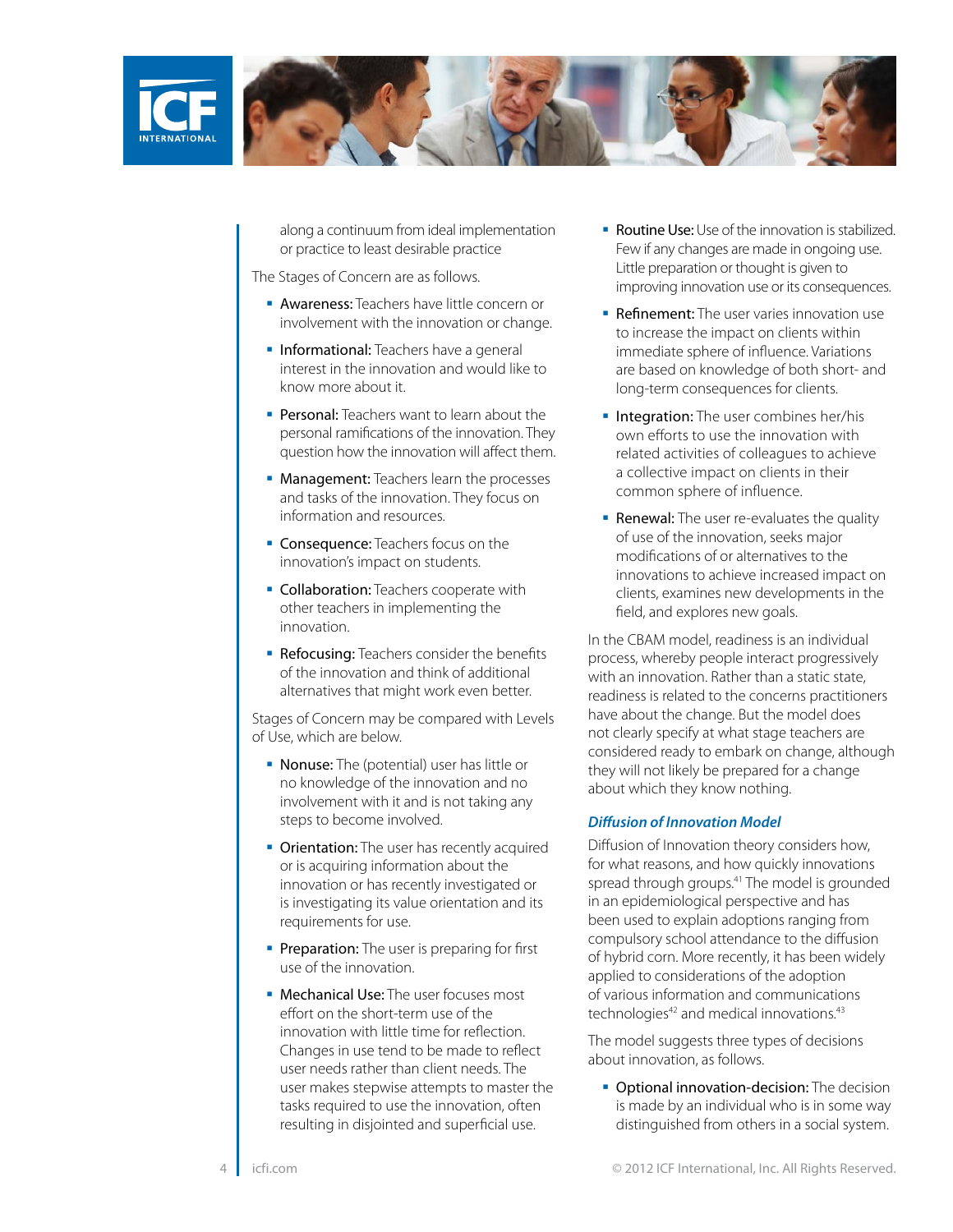

- **Collective innovation-decision:** This decision is made collectively by all individuals of a social system.
- **Authority innovation-decision:** The decision is made for the entire social system by a few individuals in positions of influence or power.

The model also suggests that diffusion is a fivestep process.

- **Knowledge:** Individuals are first exposed to an innovation at this stage, but they lack information about it and are not yet interested in learning more about it.
- Persuasion: At this stage, people become interested in the innovation and actively seek further information.
- **Decision:** Individuals consider the advantages and disadvantages of using the innovation and decide whether to adopt or reject it.
- **Implementation:** At this stage, people use the innovation to varying degrees depending on their circumstances. Individuals determine the utility of the innovation in this stage and may seek additional information about it.
- **Confirmation:** At this stage, individuals finalize their decision to continue using the innovation and may use the innovation to its fullest potential.

The Diffusion of Innovation model considers the value of innovations to individuals who might consider their adoption. The *relative advantage*  of an innovation is a comparison of how much it improves the previous generation of similar innovations. The *compatibility* of an innovation concerns how easily it can be assimilated into individuals' lives. The *complexity* of an innovation plays an important role in the likelihood that a change will be adopted. If a given innovation is too difficult to use, individuals will be less likely to adopt it. The *trialibility*, or how easily an innovation may be experimented with as it is adopted, also plays a significant role. If users face challenges in trying a new innovation, the likelihood that they will adopt it declines. A final

characteristic of innovations is their *observability*, or the extent to which their use is visible to others. A highly visible innovation will increase communication among the individual's peers and networks, which will in turn generate more reactions to the innovation.

The model additionally suggests that the rate at which innovations are adopted is related to categories of adopters. *Innovators* are the first to adopt an innovation. They tend to be willing to take risks, are younger that later adopters, have more financial resources, are very social, and have close contact with other innovators. *Early adopters* comprise the second fastest category of those adopting an innovation. These individuals tend have the highest degree of opinion leadership among the other adopter categories, meaning that they often translate information about new innovations to later adopters. Individuals in the *early majority* category adopt an innovation after a varying degree of time, which is nonetheless significantly longer than the time taken by innovators and early adopters to embrace a new innovation. Individuals in this category tend to have above average social status, are in contact with early adopters, and show some opinion leadership. People in the *late majority* category tend to adopt an innovation later, approaching an innovation with skepticism even after the majority of a group has adopted the innovation. The late majority tend to have fewer financial resources and do not serve as opinion leaders. *Laggards* are the last to adopt an innovation. They tend to be averse to change and are focused instead on tradition. They also tend to be older, less financially stable, and have limited social networks.

In the diffusion of innovation literature, readiness to adopt is related to one's relationship to a given innovation, characteristics of the innovation itself, and relationships with others who may or may not attempt the innovation. Thus, once individuals have decided to adopt an innovation, which they have determined to be a better option than other alternatives on various dimensions, and are in contact with other adopters, successful implementation is more likely.

*...once individuals have decided to adopt an innovation, which they have determined to be a better option than other alternatives on various dimensions, and are in contact with other adopters, successful implementation is more likely.*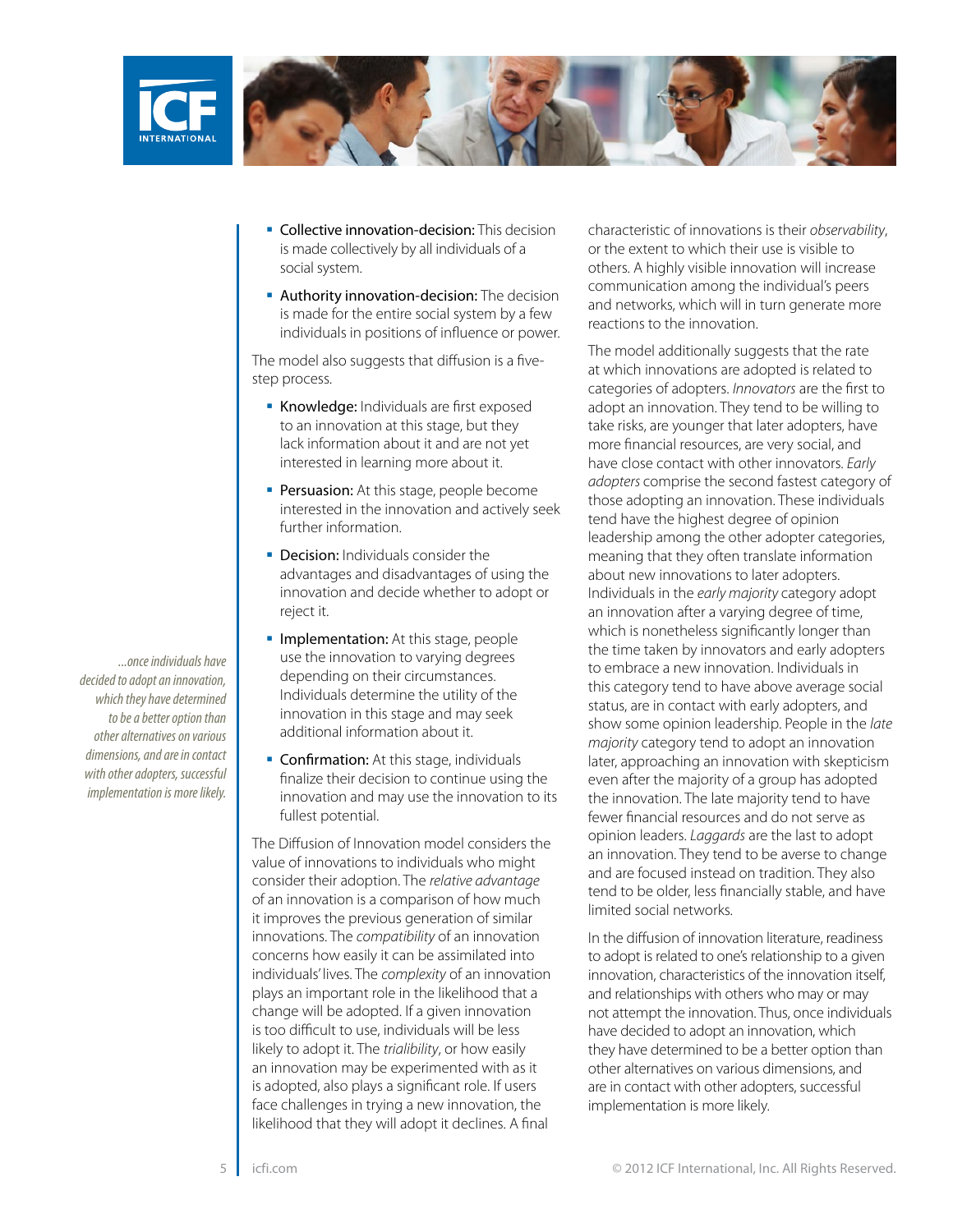



#### *Complex Adaptive Systems*

In contrast to stepwise or stage views of change are recent metaphors extending to change that, using insights from chaos and complexity theories in physics, focus on systems as organic, interdependent, and evolving entities.<sup>44</sup> In such a view, change is nonlinear and emergent as interrelated systems adapt to changing conditions and needs.45 Within subsystems, actors behave according to certain rules, some of which require that actors adjust their behaviors to accommodate others. These adaptations eventually become orderly patterns of self-organization, some very complex. Change is thus "co-evolutionary," wherein systems constrain actors in some ways, but actors modify systems through their interactions with them. Nonetheless, change agents should be aware, according to this view, that outcomes may be unpredictable; it may not be possible to anticipate how change at one level of a system will influence change at another.

Key features of complex adaptive systems are as follows:46

- **Complex adaptive systems will be self**organizing, and new elements will emerge at various points. These changes may be incremental or dramatic as they adapt to reactions between subsystems and with other systems.
- **Uncertainty is inevitable in an evolving** system, rendering top-down control impossible. The views and experiences of those at a variety of points in an organization are necessary to gain an understanding of it.
- **Spontaneous change occurs more readily** where a range of different behavior patterns (microdiversity) exists.
- Agents within an organization act according to their own internal rules or mental models. Attractor patterns within the system will "frame" and limit change.
- **Simple rules or quiding principles can lead to** innovative emergent changes.
- Change can be stimulated by the encouragement of new generative

relationships. These can produce new insights and solutions into complex problems.

• There will be simultaneous stability and instability at the edge of chaos—a requirement for the emergence of novelty.

This view of change is relatively new and has not been fully specified. However, readiness for change, according to this model, may be interpreted as a state in which individual actors, subsystems, and larger systems together move toward adopting an innovation or implementing a new practice.

#### *The AVICTORY Model*

The AVICTORY model was developed as a means to assess organizational readiness for change in hospitals and other healthcare systems,<sup>47</sup> but it has also been applied in human services and business. AVICTORY is an acronym for eight elements hypothesized to predict organizational readiness: Ability, Values, Information, Circumstances, Timing, Obligation, Resistance, and Yield. Each component is described in more detail below.

- **Ability:** This is an organization's ability to commit resources—including human, informational, and financial—necessary for implementation of the innovation.
- Values: This component concerns the congruence of the values of the organizational constituencies (e.g., school staff, families, students, and community agency staff) with the underlying assumptions of the innovation.
- **Information:** This represents the quality and credibility of the innovation and the availability of information to implement it.
- **Circumstances:** This component addresses the contextual and organizational attributes that influence change (e.g., role clarity and satisfactory interpersonal relationships).
- Timing: This element concerns the dynamic environmental and organizational factors that may influence implementation.
- Obligation: This component considers the degree to which key individuals in the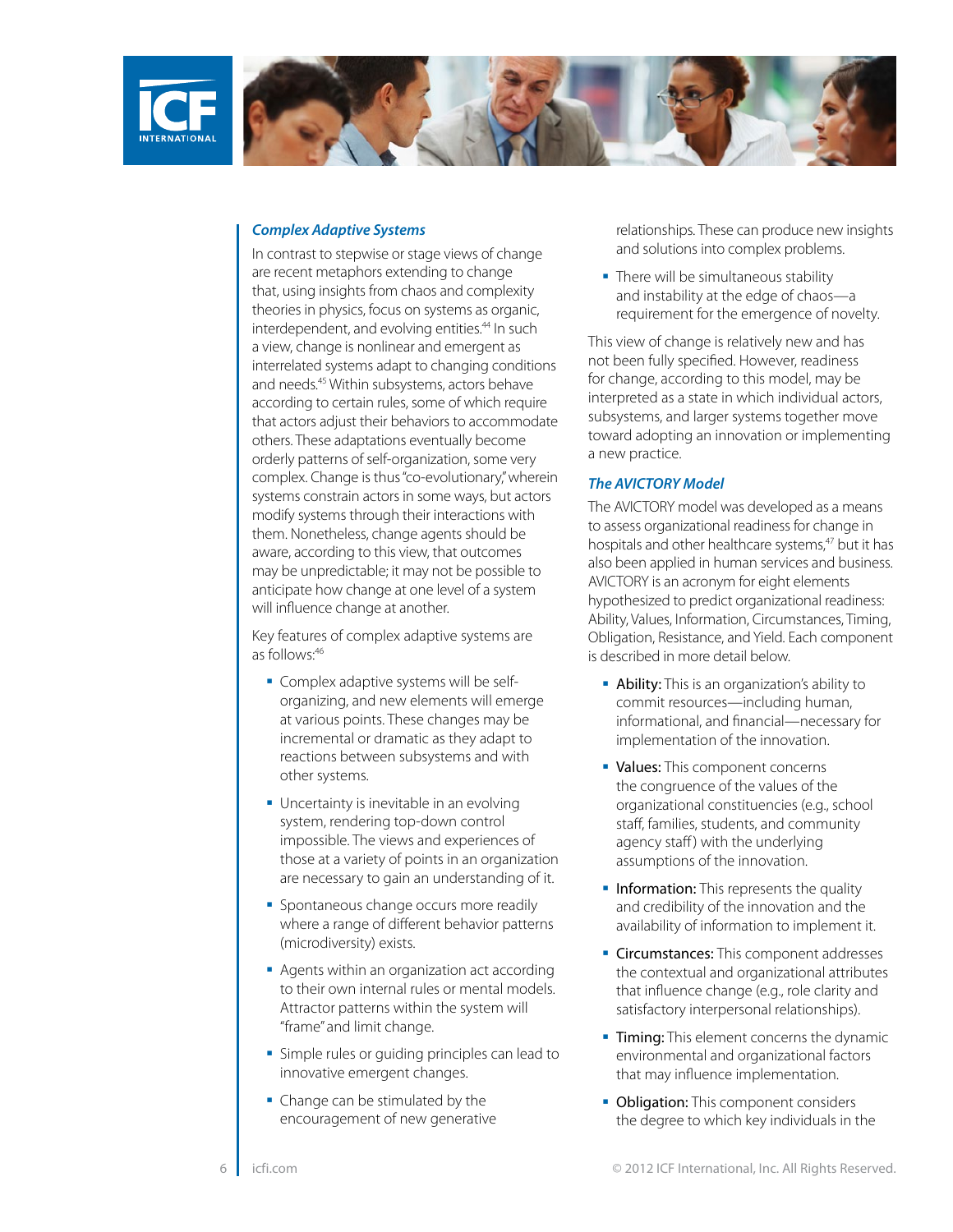

organization perceive a need or obligation to change current practice.

- Resistance: This is the presence of resistance to the change.
- Yield: This is the presence of incentives for engaging in the innovation.

Grounded in learning theory, the AVICTORY model suggests that a particular combination of human and contextual elements increases the likelihood that change will be instituted successfully. Individual and organizational motivation, including strategies for overcoming resistance to change and incentives supporting it, accompanied by facilitators such as resources, staff, and time, are important components. Ecological factors, such as the timing of change and the contextual circumstances informing efforts, are also significant in this view. The model developers ultimately suggest that organizations should consider not implementing change if all the model elements are not in alignment.

Although the model developers do not forward their approach as a stepwise implementation, they do suggest that organizations or change agents seeking to apply it should consider four key questions.

- Problem assessment: What are the problems and prospects involved in implementing change?
- Goal definition: What does the organization want to achieve in specific terms?
- **Action:** What are the steps necessary to bring about the desired change?
- **Follow-through:** What were the consequences of the effort, and what remains to be done?

This model focuses less on change processes overall and instead on what constitutes readiness for change. According to this model, an organization will be more ready for change if each of the above elements is present.

# **Conclusion**

*As the variety of perspectives on change demonstrates, change management is a complex endeavor and difficult to characterize and facilitate in a rapidly changing world populated by a staggering diversity of people, organizational missions and cultures, policies, and ecologies. Nonetheless, faced with an ethical obligation to make decisions with imperfect information and then act on such conclusions, leaders in public and private entities may find the guidance offered by theories of change helpful. In particular, models of change can assist leaders to consider how best to prepare their organizations, and the people enlivening them, for new ways of achieving their goals. Ultimately, however, change management may be more a highly skilled craft than a science, in which case the ambiguity of the contemporary research on change is unsurprising and the informed insights of practice are ever more valuable.*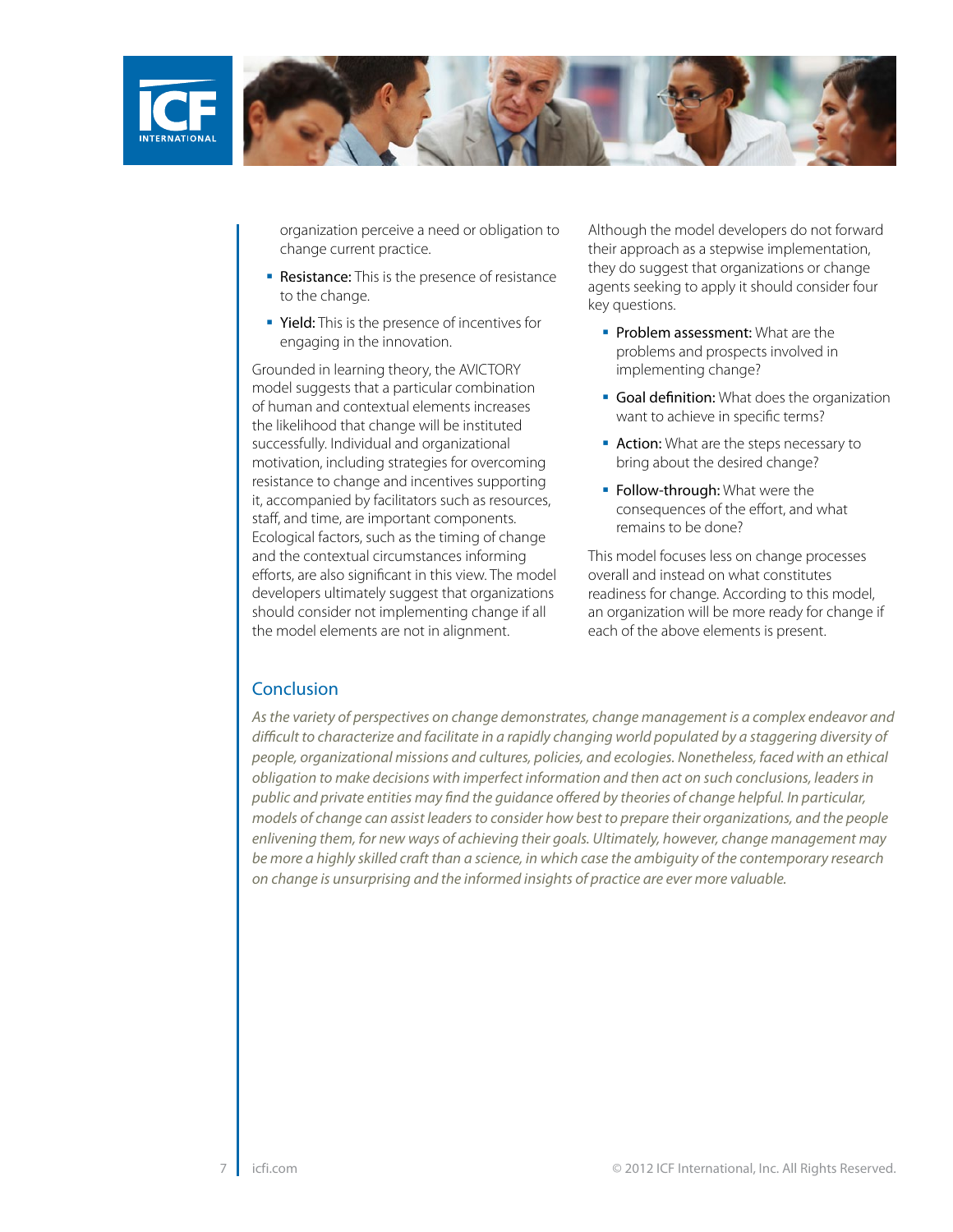

## Endnotes

- 1 Brill, S. (2011). Class warfare: Inside the fight to fix America's schools. New York, NY: Simon & Schuster; Fullan, M .G. (1991). *The new meaning of educational change.* New York: Teachers College Press; Fullan, M. G., & Miles, M. B. (1994). Getting reform right: What works and what doesn't. In *Changing education: Resources for systemic change*, pp. 211–218. Washington, DC: U.S. Department of Education; Hall, G., & Hord, S. (1987). *Change in schools: Facilitating the process. SUNY series in educational leadership*. Albany, NY: SUNY Press; National Academy of Education. (2009). Standards, assessments, and accountability. Retrieved from [http://www.](http://www.naeducation.org/Standards_Assessments_Accountability_White_Paper.pdf) [naeducation.org/Standards\\_Assessments\\_Accountability\\_White\\_Paper.pdf;](http://www.naeducation.org/Standards_Assessments_Accountability_White_Paper.pdf) Tyack, D. & Cuban, L. (1995) *Tinkering Toward Utopia: A century of public school reform*. Cambridge, MA: Harvard University Press.
- 2 Duke, D. L. (2012). Tinkering and turnarounds: Understanding the contemporary campaign to improve low-performing schools. *Journal of Education for Students Placed At Risk*, *17*(1/2), 9–24; Wahlberg, H.J. (Ed.) (2007). *Handbook on restructuring and substantial school improvement*. Lincoln, IL: Center on Innovation and Improvement.
- 3 Committee on Scientific Principles for Education Research (2002). *Scientific research in education*, Center for Education, Division of Behavioral and Social Sciences and Education, National Research Council, Washington, DC: National Academy Press; Marzano, R. (2003). *What works in schools: Translating research into action*. Alexandria, VA: Association for Supervision and Curriculum Development; Shavelson, R., J., & Towne, L. (Eds.). (2002). *Scientific research in education.* Washington, DC: Center for Education.
- 4 Chaffin, M., & Friedrich, B. (2004). Evidence-based treatments in child abuse and neglect. *Children and Youth Services Review 26*: 1097–1113. Retrieved from [http://www.cachildwelfareclearinghouse.org/files/EBP%20in%20child%20abuse%20and%20](http://www.cachildwelfareclearinghouse.org/files/EBP in child abuse and neglect--Chaffin and Friedrich.pdf) [neglect—Chaffin%20and%20Friedrich.pdf;](http://www.cachildwelfareclearinghouse.org/files/EBP in child abuse and neglect--Chaffin and Friedrich.pdf) Kauffman Best Practices Project. (2004). *Closing the quality chasm in child abuse treatment: Identifying and disseminating best practices*. San Diego, CA: Children's Hospital-San Diego, Chadwick Center for Children and Families & National Call to Action, Retrieved from [http://www.chadwickcenter.org/Documents/Kaufman%20Report/ChildHosp-](http://www.chadwickcenter.org/Documents/Kaufman Report/ChildHosp-NCTAbrochure.pdf)[NCTAbrochure.pdf](http://www.chadwickcenter.org/Documents/Kaufman Report/ChildHosp-NCTAbrochure.pdf); Lee, S., Aos, S., & and Miller, M. (2008). *Evidence-based programs to prevent children from entering and remaining in the child welfare system: Benefits and costs for Washington.* Olympia: Washington State Institute for Public Policy, Document No. 08-07-3901; Smith, P., Gendreau, P., and Goggin, C. (2004). Correctional treatment: Accomplishments and realities. In P. Van Voorhis, M. Braswell, and D. Lester (Eds.), *Correctional Counseling and Rehabilitation, 5th Edition* (pp. 285–294). Cincinnati, OH: Anderson Publishing.
- 5 Cain, M., & Mittman, R. (2002). *Diffusion of innovation in health care*. Oakland, CA: California Healthcare Foundation. Retrieved from [http://www.chcf.org/documents/healthit/DiffusionofInnovation.pdf;](http://www.chcf.org/documents/healthit/DiffusionofInnovation.pdf) Shortell, S. M., & Kaluzny, A. D. (Eds.). (2000). *Health care management: Organization design and behavior* (4th ed.). Albany, NY: Delmar Thomson Learning.
- 6 Crime and Justice Institute. (2004). *Implementing evidence-based principles in community corrections: Leading organizational change and development*. Washington, DC: U.S. Department of Justice, National Institute of Corrections. Retrieved from [http://](http://www.nicic.org/pubs/2004/019344.pdf) [www.nicic.org/pubs/2004/019344.pdf](http://www.nicic.org/pubs/2004/019344.pdf)
- 7 Ford, J. (2007). Building capability throughout a change effort: Leading the transformation of a police agency to community policing. *American Journal of Community Psychology*, *39*: 3/4, 321–334. Retrieved from [http://web.ebscohost.com/ehost/](http://web.ebscohost.com/ehost/pdf?vid=27&hid=13&sid=a9a49918-fe0c-4582-be29-0154bb1643fa%40sessionmgr10) [pdf?vid=27&hid=13&sid=a9a49918-fe0c-4582-be29-0154bb1643fa%40sessionmgr10](http://web.ebscohost.com/ehost/pdf?vid=27&hid=13&sid=a9a49918-fe0c-4582-be29-0154bb1643fa%40sessionmgr10)
- 8 Fixsen, D. L., Naoom, S. F., Blase, K. A., Friedman, R. M. & Wallace, F. (2005). Implementation Research: A Synthesis of the Literature. Tampa, FL: University of South Florida, Louis de la Parte Florida Mental Health Institute, The National Implementation Research Network (FMHI Publication #231). Retrieved 2009 from [http://www.fpg.unc.edu/~nirn/resources/publications/Monograph/pdf/](http://www.fpg.unc.edu/~nirn/resources/publications/Monograph/pdf/Monograph_full.pdf) [Monograph\\_full.pdf;](http://www.fpg.unc.edu/~nirn/resources/publications/Monograph/pdf/Monograph_full.pdf) Weiner, B., Amick, H., & Lee, S. (2008). Conceptualization and measurement of organizational readiness for change. *Medical Care Research & Review*, *65*: 4, 379–436.
- 9 Fixsen, et al., 2005.
- 10 Adelman, H. S., & Taylor, L. (2003). On sustainability of project innovations as systemic change. *Journal of Educational and Psychological Consultation, 14*:1, 1–25; Prochaska, J. O., & Velicer, W. F. (1997). The Transtheoretical Model of health behavior change. *American Journal of Health Promotion, 12*: 38–48; Rogers, E. M. (2003). *Diffusion of innovations* (5th ed.). New York: Free Press; Sahin, I. (2006). Detailed review of Rogers' Diffusion of Innovations theory and educational technology-related studies based on Rogers' theory. *The Turkish Online Journal of Educational Technology, 5*: 2. Retrieved from [http://www.eric.ed.gov/ERICDocs/data/](http://www.eric.ed.gov/ERICDocs/data/ericdocs2sql/content_storage_01/0000019b/80/3d/cb/47.pdf) [ericdocs2sql/content\\_storage\\_01/0000019b/80/3d/cb/47.pdf](http://www.eric.ed.gov/ERICDocs/data/ericdocs2sql/content_storage_01/0000019b/80/3d/cb/47.pdf)
- 11 Caldwell, S., Roby-Williams, C., Rush, K., & Ricke-Kiely, T. (2009). Influences of context, process and individual differences on nurses' readiness for change to Magnet status. *Journal of Advanced Nursing*, *65*: 7, 1412–1422; Chreim, S. (2006). Postscript to change: survivors' retrospective views of organizational changes. *Personnel Review*, *35*:3, 315–335; Holt, D. T., Armenakis, A. A., Field, H. S., & Harris, S. G. (2007). Readiness for organizational change: The systematic development of a scale. *Journal of Applied Behavioral Science, 43*: 232–255.
- 12 Armenakis, A., Harris, S., & Mossholder, K. (1993). Creating readiness for organizational change. *Human Relations*, *46*: 6, 681–704; Weiner et al., 2008.
- 13 Coetsee, L. (1999). From resistance to commitment. *Public Administration Quarterly, 23*: 2, 204–222; Fixsen, et al., 2005; Rafferty, A., & Simons, R. (2006). An examination of the antecedents of readiness for fine-tuning and corporate transformation changes. *Journal of Business & Psychology*, *20*: 3, 325–350l Simpson, D. D. (2009). Organizational readiness for stage-based dynamics of innovation implementation. *Research on Social Work Practice*, *19*: 5, 541–551; Simpson, D. D. (2002). A conceptual framework for transferring research to practice. *Journal of Substance Abuse Treatment, 22*:4, 171–182.
- 14 Flaherty, C., Collins-Camargo, C., & Lee, E. (2008). Privatization of child welfare services: Lessons learned from experienced states regarding site readiness assessment and planning. *Children & Youth Services Review*, *30*: 7, 809–820; Ingersoll, G., Kirsch, J., Merk,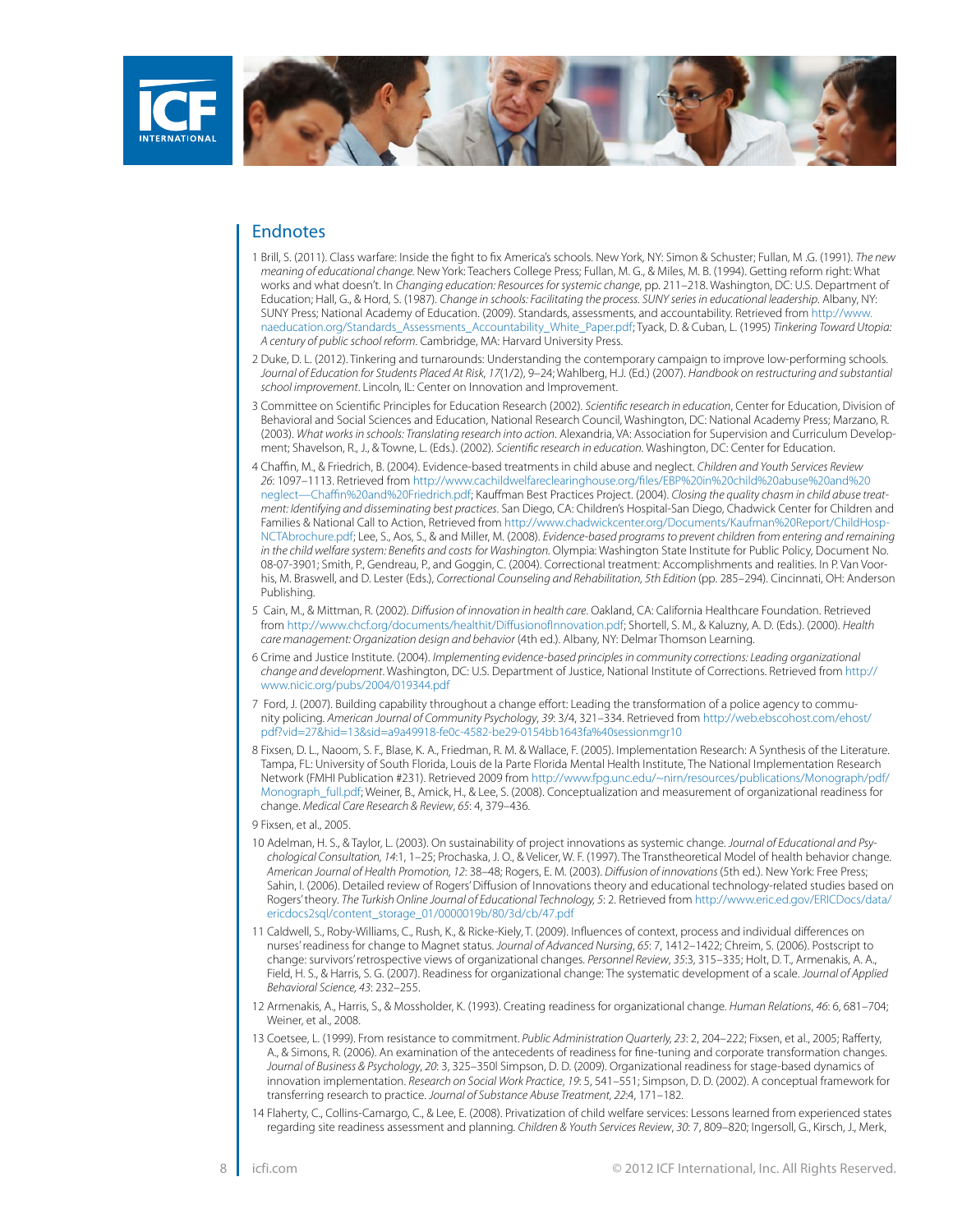

S., & Lightfoot, J. (2000). Relationship of organizational culture and readiness for change to employee commitment to the organization. *Journal of Nursing Administration, 30*: 1, 11–20; Peterson, M. J. (1992). *When is a school district ready for change? An evaluation*. Paper presented at the Annual Meeting of the American Evaluation Association (Seattle, WA, November 5–7, 1992). Retrieved from [http://eric.ed.gov/ERICDocs/data/ericdocs2sql/content\\_storage\\_01/0000019b/80/13/3d/fb.pdf](http://eric.ed.gov/ERICDocs/data/ericdocs2sql/content_storage_01/0000019b/80/13/3d/fb.pdf)

- 15 Bowe, C., Lahey, L., Kegan, R., & Armstrong, E. (2003). Questioning the "big assumptions." Part II: Recognizing organizational contradictions that impede institutional change. *Medical Education*, *37*: 8, 723–733. Retrieved from [http://web.ebscohost.com/](http://web.ebscohost.com/ehost/pdf?vid=44&hid=107&sid=71af6450-a6d2-4a0c-823b-e55e37811b39%40sessionmgr104) [ehost/pdf?vid=44&hid=107&sid=71af6450-a6d2-4a0c-823b-e55e37811b39%40sessionmgr104;](http://web.ebscohost.com/ehost/pdf?vid=44&hid=107&sid=71af6450-a6d2-4a0c-823b-e55e37811b39%40sessionmgr104) Curtis, M., & Stollar, S. (1996). Applying principles and practices of organizational change to school reform. *School Psychology Review*, *25*:4, 409; Valentine, E. P. (1991). *Strategic management in education: A focus on strategic* planning*.* Boston: Allyn & Bacon.
- 16 Chilenski, S., Greenberg, M., & Feinberg, M. (2007). Community readiness as a multidimensional construct. *Journal of Community Psychology*, *35*: 3, 347–365.
- 17 Rampazzo, L., De Angeli, M., Serpelloni, G., Simpson, D., & Flynn, P. (2006). Italian Survey of Organizational Functioning and Readiness for Change: A cross-cultural transfer of treatment assessment strategies. *European Addiction Research*, *12*: 4, 176–181.
- 18 Armenakis, et al. (1993); Hord, S., Rutherford. W. L., Huling-Austin, L., & Hall, G. (1987). *Taking charge of change*. Alexandria VA: Association for Supervision and Curriculum Development; Prochaska, J. O., & DiClemente, C. C. (1982). Transtheoretical therapy: Toward a more integrative model of change. *Psychotherapy: Theory, Research and Practice,* 20: 161–173; Prochaska, J. O., & Velicer, W. F. (1997). The Transtheoretical Model of health behavior change. *American Journal of Health Promotion, 12*: 38–48.
- 19 Cunningham, C., Woodward, C., Shannon, H., MacIntosh, J., Lendrum, B., Rosenbloom, D., & Brown, J. (2002). Readiness for organizational change: A longitudinal study of workplace, psychological and behavioural correlates. *Journal of Occupational & Organizational Psychology*, *75*:4, 377–392; Madsen, S. (2008). Preparing faculty and staff for change. *Academic Leadership*, *6*: 1, 2; Rafferty, A., & Simons, R. (2006). An examination of the antecedents of readiness for fine-tuning and corporate transformation changes. *Journal of Business & Psychology*, *20*: 3, 325–350.
- 20 Weeks, W., Roberts, J., Chonko, L., & Jones, E. (2004). Organizational readiness for change, individual fear of change, and sales manager performance: An empirical investigation. *Journal of Personal Selling & Sales Management*, *24*: 1, 7–17.
- 21 Madda, C., Halverson, R., & Gomez, L. (2007). Exploring coherence as an organizational resource for carrying out reform initiatives. *Teachers College Record*, *109*:8, 1957–1979; Rice, G. (1984). The relationship of role ambiguity and role readiness among community college faculty to readiness for faculty development programs. (Doctoral dissertation, State University of New York-Albany, April 1984); Van Sell, M., Brief, A., & Schuler, R. (1981). Role conflict and role ambiguity: Integration of the literature and directions for future research. *Human Relations*, *34*: 1, 43; Yousef, D. (2000). The interactive effects of role conflict and role ambiguity on job satisfaction and attitudes toward organizational change: A moderated multiple regression approach. *International Journal of Stress Management*, *7*: 4, 289–303.
- 22 Conley, S. & Woosley, S. A. (2000). Teacher role stress, higher needs and work outcomes. *Journal of Educational Administration*. 38(2), pp. 179–201; Luongo, G. (2007). Re-thinking child welfare training models to achieve evidence-based practices. *Administration in Social Work*, *31*: 2, 87–96.
- 23 Newmann, F. M., Smith, B., Allensworth, E., & Bryk, A. S. (2001). *School instructional coherence: Benefits and challenges*. Chicago, IL: Consortium on Chicago School Reform.
- 24 Collins, C., Phields, M. E., & Duncan, T. (2007). An agency capacity model to facilitate implementation of evidence-based behavioral interventions by community-based organizations. *Journal of Public Health Management and Practice, 13*: 1, 16–23.
- 25 Wheelan, S., & Conway, C. (1991). Group development as a framework to understand and promote school readiness to engage in an organizational development project. *Journal of Educational & Psychological Consultation*, *2*: 1, 59.
- 26 Jessup, M. (2007). Organizational change in a perinatal treatment setting: Integration of clinical practice and policies on tobacco and smoking cessation. *Journal of Psychoactive Drugs*, *39*: 4, 461–472. Retrieved from [http://www.journalofpsychoac](http://www.journalofpsychoactivedrugs.com/Articles/Jessup 394.pdf)[tivedrugs.com/Articles/Jessup%20394.pdf](http://www.journalofpsychoactivedrugs.com/Articles/Jessup 394.pdf)
- 27 Bollar, S. (1996). The impact of organizational culture on employee work attitudes, readiness for change, and organizational performance. (Doctoral dissertation, Georgia Institute of Technology, September 1996); Goh, S., Cousins, J., & Elliott, C. (2006). Organizational learning capacity, evaluative inquiry and readiness for change in schools: Views and perceptions of educators. *Journal of Educational Change*, *7*: 4, 289–318; Jones, R., Jimmieson, N., & Griffiths, A. (2005). The impact of organizational culture and reshaping capabilities on change implementation success: The mediating role of readiness for change. *Journal of Management Studies*, *42*: 2, 361–386; Williams, R. Brien, K., Sprague, C., & Sullivan, G. (2008). Professional learning communities: Developing a school-level readiness instrument. *Canadian Journal of Educational Administration and Policy, 74*: 1–17.
- 28 Cinite, I., Duxbury, L., & Higgins, C. (2009). Measurement of perceived organizational readiness for change in the public sector. *British Journal of Management*, *20*: 2, 265–277.
- 29 Austin, M., & Claassen, J. (2008). Implementing evidence-based practice in human service organizations: Preliminary lessons from the frontlines. *Journal of Evidence-Based Social Work*, *5*: 1/2, 271–293; Chilenski, S., Greenberg, M., & Feinberg, M. (2007). Community readiness as a multidimensional construct. *Journal of Community Psychology*, *35*: 3, 347–365; Eby, L., Adams, D., Russell, J., & Gaby, S. (2000). Perceptions of organizational readiness for change: Factors related to employees' reactions to the implementation of team-based selling. *Human Relations*, *53*:3, 419–442; Kakefuda, I., Stallones, L., & Gibbs, J. (2008). Readiness for community-based bicycle helmet use programs: A study using community- and individual-level readiness models. *Journal of Health Psychology*, *13*: 5, 639–643; Lehman, W. E. K., Greener, J. M., & Simpson, D. D. (2002). Assessing organizational readiness for change.*Journal of Substance Abuse Treatment, 22*: 4, 197–209; Rogers, E. M. (2003). *Diffusion of innovations* (5th ed.). New York: Free Press.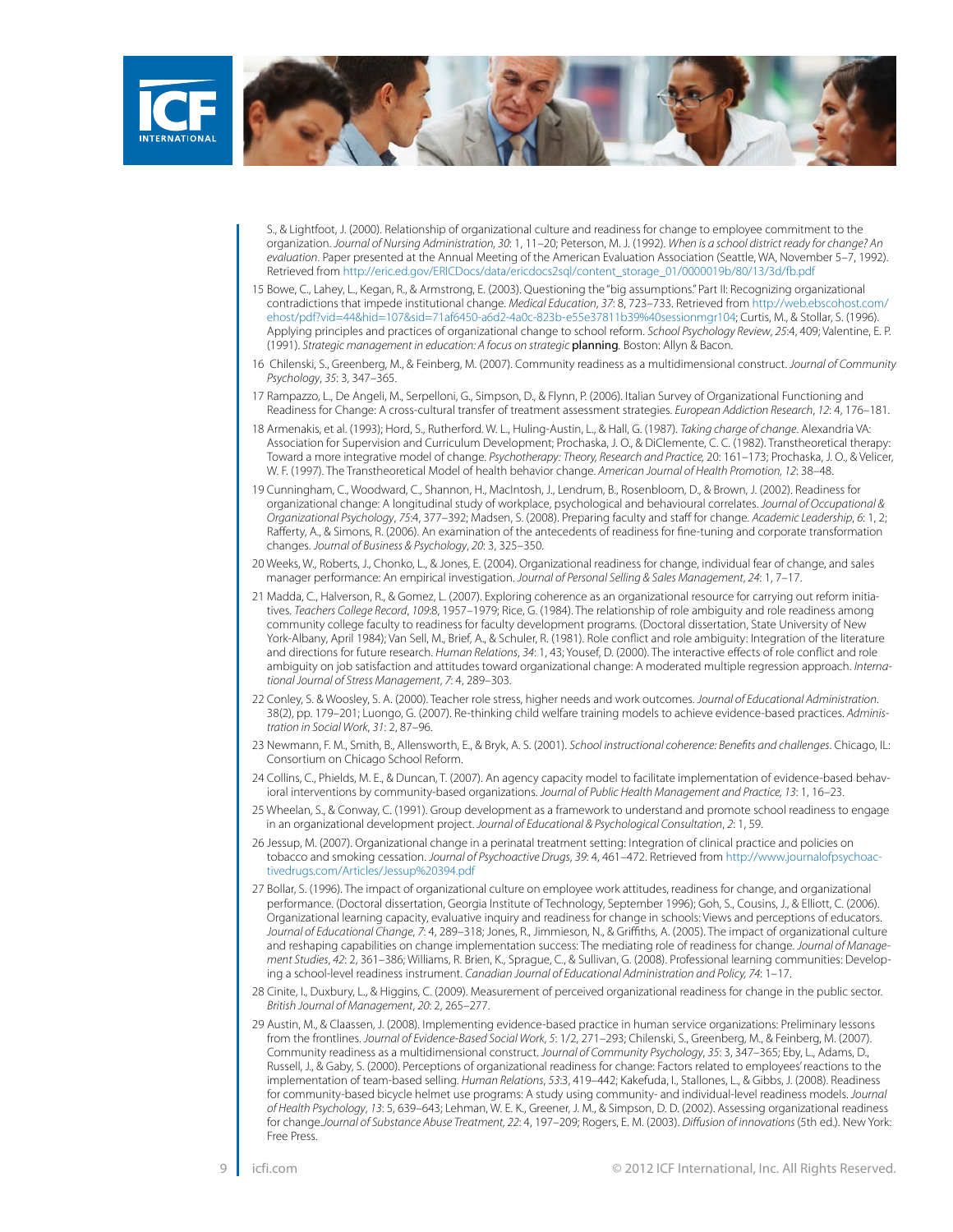

- 30 Frank, K., Zhao, Y., & Borman, K. (2004). Social capital and the diffusion of innovations within organizations: The case of computer technology in schools. *Sociology of Education*, *77*: 2, 148; Madsen, S., Miller, D., & Cameron, J. (2005). Readiness for organizational change: Do organizational commitment and social relationships in the workplace make a difference? *Human Resource Development Quarterly*, *16*: 2, 213–233; Madsen, S., Miller, D., Cameron, J., & Warren, E. (2004). The relationships between an individual's margin in life and readiness for change. Paper presented at the Academy of Human Resource Development International Conference (AHRD) (Austin, TX, Mar 3–7, 2004). Retrieved from [http://www.eric.ed.gov/ERICDocs/data/ericdocs2sql/content\\_](http://www.eric.ed.gov/ERICDocs/data/ericdocs2sql/content_storage_01/0000019b/80/1b/da/f0.pdf) [storage\\_01/0000019b/80/1b/da/f0.pdf](http://www.eric.ed.gov/ERICDocs/data/ericdocs2sql/content_storage_01/0000019b/80/1b/da/f0.pdf)
- 31 Hanpachern, C., Morgan, G. A., & Griego, O. V. (1998). An extension of the theory of margin: A framework for assessing readiness for change. *Human Resource Development Quarterly, 9*: 4, 339–350; Madsen, et al., 2004.
- 32 Bridle, C., Riemsma, R. P., Pattenden, J., Sowden, A. J., Mather, L., Watt, I. S., Walker, A. (2005). Systematic review of the effectiveness of health behavior interventions based on the transtheoretical model. *Psychology and Health*, 20: 283–301. Retrieved from [http://www2.warwick.ac.uk/fac/med/staff/bridle/download/ttm\\_interventions\\_ph\\_05.pdf](http://www2.warwick.ac.uk/fac/med/staff/bridle/download/ttm_interventions_ph_05.pdf); Fixsen, et al., 2005; Horowitz , S. M. (2003). Applying the transtheoretical model to pregnancy and STD prevention: A review of the literature. *American Journal of Health Promotion, 17*: 5, 304–28; Riemsma, R. P., Pattenden, J., Bridle, C., Sowden, A. J., Mather, L., Watt, I. S., & Walker, A. (2003). Systematic review of the effectiveness of stage based interventions to promote smoking cessation. *BMJ, 326*:1175–7. Retrieved from<http://www.bmj.com/cgi/content/full/326/7400/1175>; Weiner, et al., 2003.
- 33 Bloom, J., Devers, K., Wallace, N. T., & Wilson, N. (2000). Implementing capitation of Medicaid mental health services in Colorado: Is "readiness" a necessary condition? *Journal of Behavioral Health Services & Research*, *27*: 4, 437; Richards, K. (2004). Assessment of organizational readiness to change and an intervention program. (Doctoral dissertation, University of South Florida, 2004).
- 34 Prochaska & DiClimente, 1982.
- 35 Horwath, J., & Morrison, T. (2000). Identifying and implementing pathways for organizational change: Using the Framework for the Assessment of Children in Need and their Families as a case example. *Child & Family Social Work*, *5*: 3, 245–254; Prochaska & Velicer, 1997; Prochaska, J. O., DiClemente, C. C., & Norcross, J. C. (1992). In search of how people change: Applications to addictive behavior. *American Psychologist, 47*: 1102–1114; Velicer, W. F, Prochaska, J. O., Fava, J. L., Norman, G. J., & Redding, C. A. (1998). Smoking cessation and stress management: Applications of the Transtheoretical Model of behavior change. *Homeostasis, 38*: 216–233.

36 Prochaska, & Velicer, 1997.

- 37 Bridle, et al., 2005; Horowitz, 2003; Riemsma et al., 2003.
- 38 Prochaska, J.O. (2006). Moving beyond the transtheoretical model. *Addiction, 101*: 6:768-74.
- 39 Hall, G. (1975). The effects of "change" on teachers and professors: Theory, research, and implications for decision-makers. Paper presented at the National Invitational Conference on Research on Teacher Effects: An Examination by Policy-Makers and Researchers (Austin, Texas, November 3–5, 1975). Retrieved from [http://eric.ed.gov/ERICDocs/data/ericdocs2sql/con](http://eric.ed.gov/ERICDocs/data/ericdocs2sql/content_storage_01/0000019b/80/36/51/82.pdf)[tent\\_storage\\_01/0000019b/80/36/51/82.pdf;](http://eric.ed.gov/ERICDocs/data/ericdocs2sql/content_storage_01/0000019b/80/36/51/82.pdf) Hall, G. & Loucks, S. (1979). *Implementing innovations in schools: A concerns-based approach.* Austin, TX: Research and Development Center for Teacher Education, University of Texas.
- 40 Hall, G., & Hord, S. (1987). *Change in schools: Facilitating the process. SUNY Series in Educational Leadership*. Albany, NY: SUNY Press; Hord, S., Rutherford. W. L., Huling-Austin, L., & Hall, G. (1987). *Taking charge of change*. Alexandria VA: Association for Supervision and Curriculum Development.
- 41 Roger, 2003.
- 42 Kautz, K., & Pries-Heje, J. E. (Eds.). (1996) *Diffusion and adoption of information technology*. London: Chapman & Hall; Sahin, I. (2006). Detailed review of Rogers' Diffusion of Innovations theory and educational technology-related studies based on Rogers' theory. *The Turkish Online Journal of Educational Technology, 5*: 2. Retrieved from [http://www.eric.ed.gov/ERICDocs/data/ericdoc](http://www.eric.ed.gov/ERICDocs/data/ericdocs2sql/content_storage_01/0000019b/80/3d/cb/47.pdf)[s2sql/content\\_storage\\_01/0000019b/80/3d/cb/47.pdf](http://www.eric.ed.gov/ERICDocs/data/ericdocs2sql/content_storage_01/0000019b/80/3d/cb/47.pdf)
- 43 Cain, M., & Mittman, R. (2002). *Diffusion of innovation in health care*. Oakland, CA: California Healthcare Foundation. Retrieved from<http://www.chcf.org/documents/healthit/DiffusionofInnovation.pdf>
- 44 Anderson, P. (1999). Complexity theory and organization science. *Organization Science*. 10: 3, 216–232; Brown, S. L., & Eisenhardt, K. M. (1997). The art of continuous change: Linking complexity theory and time-paced evolution in relentlessly shifting organizations. *Administrative Science Quarterly*, 42: 1–34; Harkema S. (2003). A complex adaptive perspective on learning within innovation projects. *The Learning Organization, 10*: 6, 340–346; Smith, P. (2003). Implications of complexity and chaos theories for organizations that learn. *The Learning Organization, 10*: 6, 321–324; Wheatley, M. (2006). *Leadership and the new science: Discovering order in a chaotic world.* San Francisco, CA: Berrett-Koehler Publishers.
- 45 Olsen, E. E. & Eoyang, G. H. (2001). Facilitating organization change: Lessons from complexity science. San Francisco, CA: Jossey-Bass/Pfeiffer.
- 46 Rowe, A., & Hogarth, A. (2005). Use of complex adaptive systems metaphor to achieve professional and organizational change. *Journal of Advanced Nursing, 51*: 4, 396–405.
- 47 Davis, H., & Salasin, S. (1975). The utilization of evaluation. In E. Streunig and M. Guttentag (Eds.), *Handbook of evaluation research*  (Vol. 1). Beverly Hills, CA: Sage; Robbins, V., Collins, K., Liaupsin, C., Illback, R., & Call, J. (2003). Evaluating school readiness to implement positive behavioral supports. *Journal of Applied School Psychology*, *20*: 1, 47–66; Salasin, S. E., & Davis, H. R. (1977). Facilitating the utilization of evaluation: A rocky road. In I. Davidoff, M., Guttentag & J. Offutt (Eds.), *Evaluating community mental health services: Principles and practice* (pp. 428–443). Rockville, MD: National Institute of Mental Health, The Staff College.